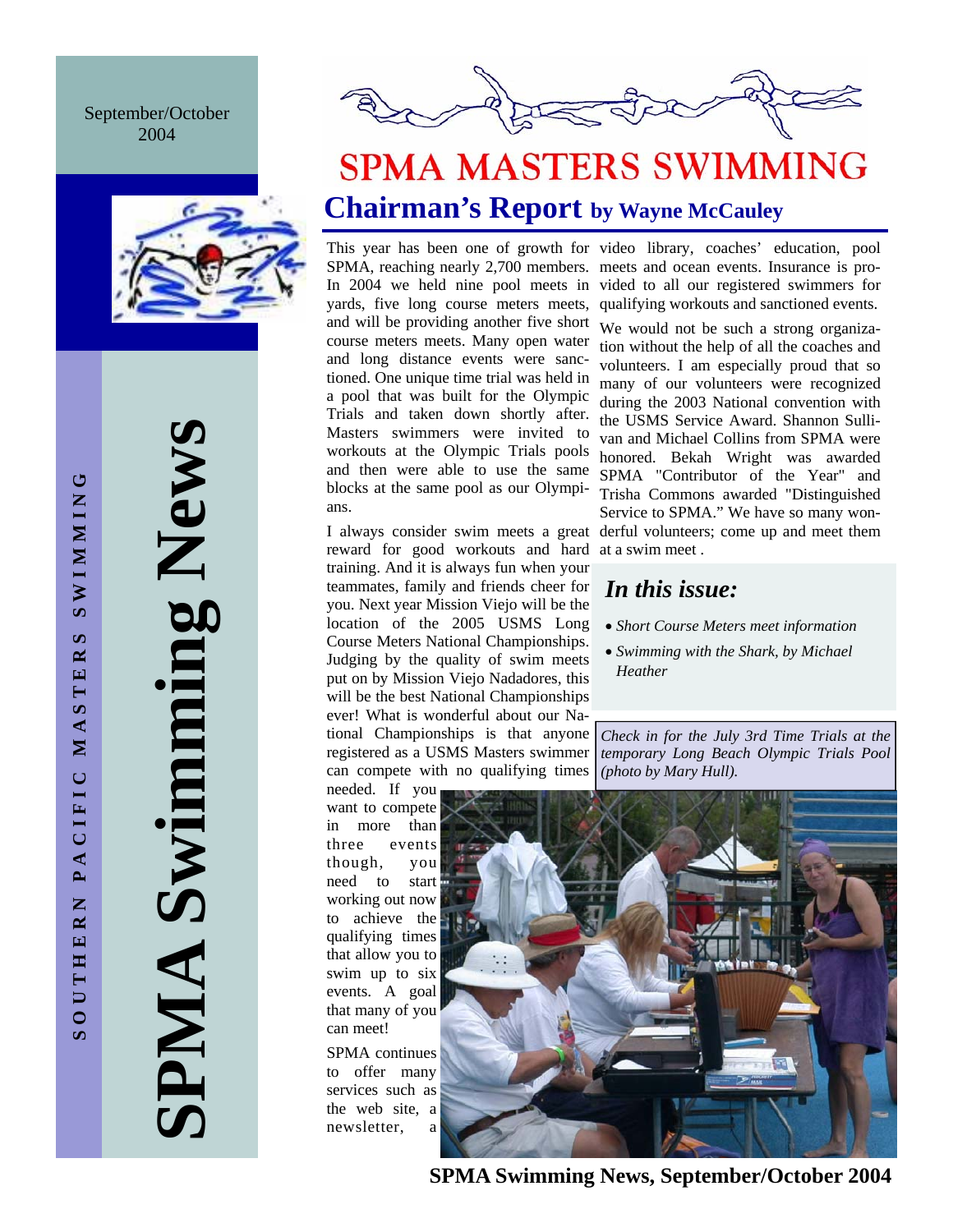## SWIM FOR LIFE!

#### **SAN LUIS OBISPO, SANTA BARBARA (North) and KERN**

ARROYO GRANDE: South County Aq Waves Alan Freeman (805) 458-0989; alanfreeman@digitalputty.com ATASCADERO: Team Kman Kass Flaig, (805)462-1691; kass@teamkman.org; www.teamkman.org BAKERSFIELD: Golden Wave Masters Evelina Steele (661) 663-9884<br>BAKERSFIELD SWIM CLUB Val Kalmikous (661) 637-1403 BAKERSFIELD SWIM CLUB Val Kalmikous (661) 637-1403; www.bakersfieldswimclub.org<br>PASO ROBLES: North County Aquatics Matt Brown (805) 239-3013, swimnca@aol.com; www.northco Matt Brown (805) 239-3013, swimnca@aol.com; www.northcountyaquatics.com SAN LUIS OBISPO: TRISLO Roadrunners Roger Warnes (805) 544-2385; coachwtrislo@aol.com; www.trislo.com SAN LUIS OBISPO MASTERS Richard O'Neil (805) 543-9515; sloswimclub@sbcglobal.net; www.sloseahawks.org **SANTA BARBARA (South) and VENTURA**  CARPINTERIA, S. BARBARA: Channel Island Vic Anderson (805) 403-5425, vic.anderson@dakocytomation.com OJAI: Ojai Masters Malchia Olshan (805) 646-1091, gjaidar@aol.com Jeremy Kipp (805) 637-0732; kipp11@juno.com SANTA BARBARA MASTERS William Robert (805) 966-9757 THOUSAND OAKS: Daland Masters Peter Daland (805) 523-3207, 495-5210; peter@dalandswim.com VENTURA AQUATIC CLUB Bob Anderson (805) 654-6400 ext.1345; banderson@vcccd.net VENTURA COUNTY MASTERS Ken Grey (805) 644-1735; gobuena@aol.com **LOS ANGELES (North)** Tom Otto (661) 948-0057; ottolfixit@hotmail.com PASADENA: Caltech Masters Suzanne Dodd (626) 449-7536; sdodd@ipac.caltech.edu PASADENA: Rose Bowl Masters Gary Anderson (626) 397-4999; gmandersonla@msn.com; www.rosebowlaquatics.com SANTA CLARITA MASTERS Doug Botton (661) 250-3766; dbotton@santa-clarita.com; pool: (661) 284-1470 **LOS ANGELES (Westside)** SCAQ Office (310) 390-5700; www.swim.net/scaq EL SEGUNDO MASTERS Diane Graner-Gallas (310) 379-9109; diane.gallas@verizon.net EL SEGUNDO: Play Hard Swim Hard Marcel Rinzler LA WEST: UCLA Bruin Masters Gerry Rodrigues (310) 702-9327; swimpro@pacbell.net<br>SANTA MONICA: SCAQ SERIC SCAQ Office (310) 390-5700; www.swim.net/scaq SCAQ Office (310) 390-5700; www.swim.net/scaq VENICE & WESTCHESTER: SCAQ SCAQ Office (310) 390-5700; www.swim.net/scaq WEST HOLLYWOOD AQUATICS Casey Schick (310) 288-6555 (team hotline); info@wh2o.org; www.wh2o.org WOODLAND HILLS: Southwest Aq Masters Fred Shaw (818) 347-1637; swamfred@aol.com; www.swam.us **LOS ANGELES (Central and South)**  HOLLYWOOD: Hollywood Wilshire YMCA Ricardo Espinoza (213) 639-7543; ricardoespinoza@ywcala.org LA: City of Los Angeles Masters Ricardo Vera (323) 906-7953; rvera@rap.lacity.org<br>LA DOWNTOWN & WEST: SCAQ SCAQ Office (310) 390-5700; www.swim.net/scaq SCAQ Office (310) 390-5700; www.swim.net/scaq LA MID WILSHIRE: Meridian Swim Club Timothy Sharpe (323) 710-5248; aquanatureboy@hotmail.com **LOS ANGELES (South Bay)**  HAWTHORNE: South Bay Swim Team Kathy Davids (310) 643-6523, www.southbayswimteam.org LONG BEACH: Shore Aquatics SCAQ Office (310) 390-5700; www.swim.net/scaq LONG BEACH Swim Club Tom Trapp LONG BEACH: Beach Swim Club Masters Beach Swim Club hotline (562) 597-9744; www.beachswimclub.com LONG BEACH: Grunions Sergio Rodriguez (562) 252-0220, info@lbgrunions.com; www.lbgrunions.com RANCHO PALOS VERDES: Zenith Aquatics Shari Twidwell (310)937-3535; shari@zapswimming.com<br>TORRANCE : LA Peninsula Swimmers Michael Hamm (310) 993-4977; swimdude41@aol.com Michael Hamm (310) 993-4977; swimdude41@aol.com **INLAND EMPIRE**<br>INDIO: Top Fin Aquatics Veronica Duran (760) 564-5000; laquintamike@aol.com MURRIETA: TEAM Masters Debbie Mone (909) 461-6603; coachdebbie@nctimes.net YUCAIPA: Masters of Yucaipa Laurie Odlum (909) 790-9126; bobodlum@aol.com **ORANGE COUNTY**  COAST MASTERS Lou Giberson (949) 837-3091; lgiberson4@aol.com; Maurine Kornfeld (213) 469-8518 FOUNTAIN VALLEY: Typical Tropical Swim Cl. Robert Sands (714) 969-1056; cwoof@msn.com FULLERTON: Fullerton Comp. Aquatics Pete Snyder (714) 992-7128; plschneid@yahoo.com HUNTINGTON BEACH: Golden West Swim Cl. Rick Graves (714) 892-7711 x55129; (714) 425-5657 HUNTINGTON BEACH SWIM CLUB IRVINE NOVAQUATICS Mike Collins (949) 338-6682, mcollins@multisports.com; www.novaquatics.com IRVINE: Sports Club Matt Smith (949) 975-8400, mattsmith@thesportsclub.com IRVINE: UCI Masters Lucy Johnson (949) 824-5830, lucyj@uci.edu; www.masterswim.uci.edu MISSION VIEJO MASTERS Mark Moore (949) 380-2552; m.w.moore@cox.net; mastersmvnswim.org NEWPORT BEACH MASTERS Ronald Clark (949) 673-5278; vimclark@hotmail.com NEWPORT BEACH: Lifeguard Association Jim Turner (949) 640-5350; nadineturner3@cox.net NEWPORT BEACH: Pacific Coast Aquatics Mark Desmond (949) 733-0044; markdesmond@highhopes.ws TUSTIN: SOCAL Debra Cruze-Meyer (714) 241-8590; decruzmyer@hotmail.com VILLA PARK: Orange Regional Comp. Aquatics Mark Tierney (714) 639-7531; mtierney@msn.com YORBA LINDA: East Lake Eagle Rays Bill Peery (714) 701-9440; wpeery@elvca.com **LAS VEGAS**<br>
HENDERSON Southern Nevada Masters

Frank Lowery (702) 400-2790; Dan Geary (702) 617-8130; flowery719@cox.net CITY OF LAS VEGAS MASTERS Victor Hecker (702) 247-7788; heckerrealestate@hotmail.com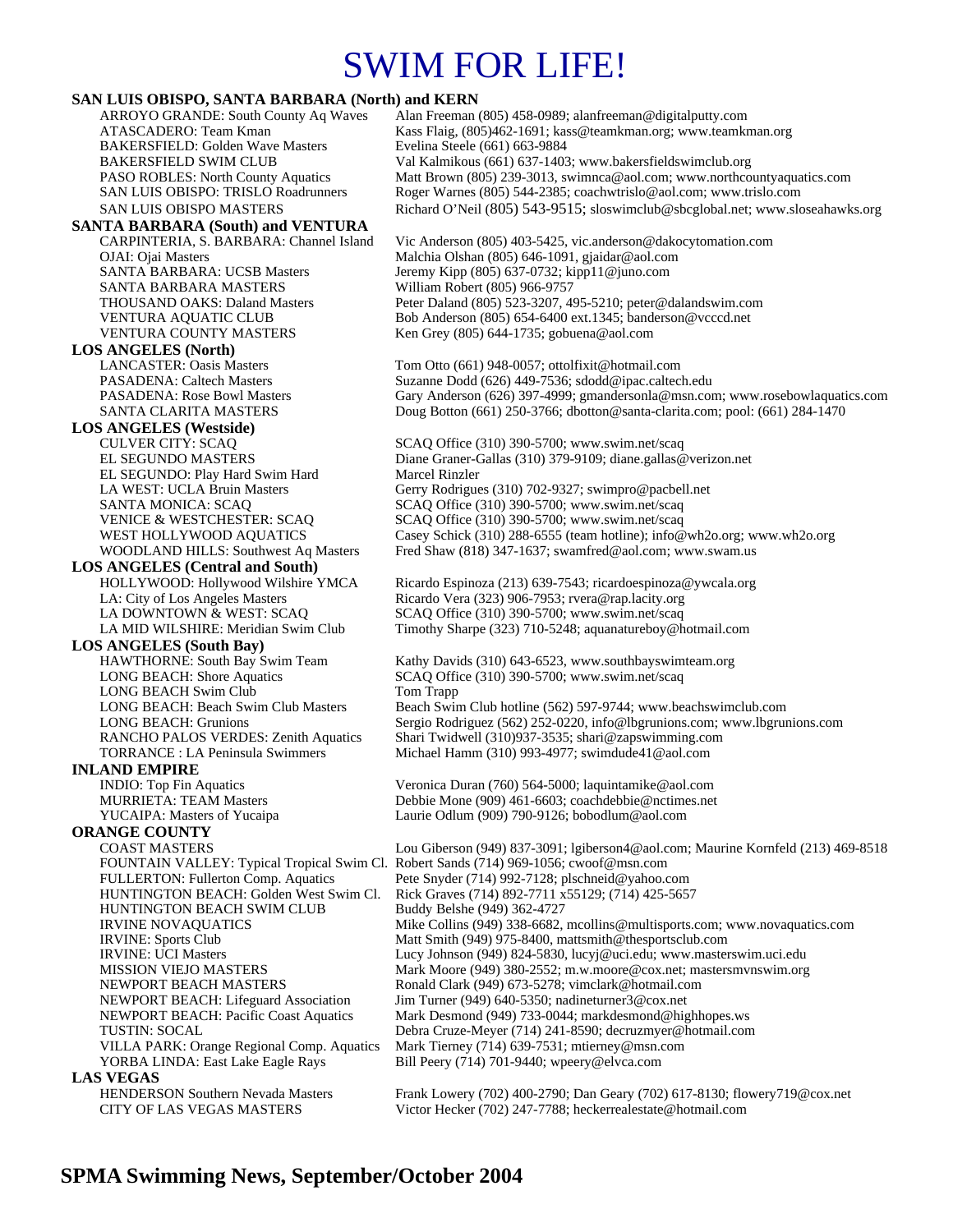## SPMA Competition Information and Instructions

**Rules:** Current USMS and SPMA rules will govern. All events are timed finals. Swimmers must check in with the Clerk of Course for deck seeded events that they wish to swim. After an event has been officially closed, swimmers may not check in. Age as of the last day of the meet determines age group for the meet. You must be 19 years of age to compete in short course yard meets. If your 19th birthday is before December 31, 2004 you may swim long course meters and short course meters meets during 2004.

**Eligibility:** Events are open to any **current** USMS registered swimmer or a foreign swimmer with a valid travel permit. SPMA swimmers are encouraged to submit their registration application with the submitted entry card, if NOT currently registered.

**Affiliation:** A swimmer's affiliation as stated on the consolidated entry card, if valid as of the first day of the meet, will apply throughout the meet, except that swimmers may unattach at any time. **Submitted Times:** Please enter your best time, a reasonable estimate or a workout time. All times must be submitted on a SPMA consolidated entry card or a copy of a SPMA consolidated entry card

(below). Do not mail in the meet entry form.

**Entry Confirmation:** To avoid any concern regarding receipt of entry card, enclose a self-addressed stamped envelope or postcard or mail card "Return Reply Request". No certified, registered or special delivery mail will be accepted. Receipt of entry will not be verified by phone.

**Strictly Forbidden**: Entering more than 5 individual events per day; using hand paddles in warm-up areas; diving in warm-ups unless in designated sprint lanes (entering the warm-up pool must be done with feet first with one hand in contact with the pool deck); smoking in any area where swimmers may be present.

**Open Water:** Swimmers using non-porous neoprene swim suits, wetsuits, or other non-porous attire will be ineligible for awards or place points.

### *Many the Check out our website Check out our website hosting www.spma.net providing dinner! for up-to-date information*

### SOUTHERN PACIFIC MASTERS ASSOCIATION • CONSOLIDATED ENTRY CARD

 $\sim$   $\sim$ 

|                             | Name                                  |              |                                                                      |              | Male                                                                                                                                                                                                                           |              |                                             |                     |                                          |  |
|-----------------------------|---------------------------------------|--------------|----------------------------------------------------------------------|--------------|--------------------------------------------------------------------------------------------------------------------------------------------------------------------------------------------------------------------------------|--------------|---------------------------------------------|---------------------|------------------------------------------|--|
|                             | Birthdate _______/ ________/ ________ |              | Age__________                                                        |              | Club and the contract of the contract of the contract of the contract of the contract of the contract of the contract of the contract of the contract of the contract of the contract of the contract of the contract of the c |              | Phone $(\qquad)$ $\qquad$ $\qquad$ $\qquad$ |                     |                                          |  |
| Event<br>No.                | <b>FREESTYLE</b><br>(Submitted Time)  | Event<br>No. | <b>BACKSTROKE</b><br>(Submitted Time)                                | Event<br>No. | <b>BREASTSTROKE</b><br>(Submitted Time)                                                                                                                                                                                        | Event<br>No. | <b>BUTTERFLY</b><br>(Submitted Time)        | Event<br>No.        | <b>INDIV. MEDLEY</b><br>(Submitted Time) |  |
|                             | 50                                    |              | 50                                                                   |              | 50                                                                                                                                                                                                                             |              | 50                                          |                     | 100                                      |  |
|                             | 100                                   |              | 100                                                                  |              | 100                                                                                                                                                                                                                            |              | 100                                         |                     | 200                                      |  |
|                             | 200                                   |              | 200                                                                  |              | 200                                                                                                                                                                                                                            |              | 200                                         |                     | 400                                      |  |
|                             | 400/500                               |              |                                                                      |              |                                                                                                                                                                                                                                |              |                                             | FOR OFFICE USE ONLY |                                          |  |
| 800/1000                    |                                       |              | No. of events _______ $\times$ \$ _______ = \$ ________<br>Surcharge |              |                                                                                                                                                                                                                                |              |                                             |                     | Amt Rec'd                                |  |
|                             | 1500/1650                             |              | Total                                                                |              |                                                                                                                                                                                                                                | $\sim$       |                                             |                     |                                          |  |
| Include a copy of USMS card |                                       |              | Signature on back is REQUIRED!<br>Include a copy of USMS card        |              |                                                                                                                                                                                                                                |              |                                             |                     |                                          |  |

Late or incomplete entries (no fee, incomplete entry card, incomplete enty data) or entries postmarked after due date MAY **BE REJECTED!** 

ALL MASTERS swimmers are required to send a photo-copy of their USMS card with their entry card. ALL Masters swimmers may be asked to show their USMS card if requested at the meet.

"I, the undersigned participant, intending to be legally bound, hereby certify that I am physically fit and have not been otherwise informed by a physician. I acknowledge that I am aware of all the risks inherent in Masters swimming (training and competition), including possible permanent disability or death, and agree to assume all of those risks. AS A CONDITION OF MY PARTICIPATION IN THE MASTERS SWIMMING PROGRAM OR ANY ACTIVITIES INCIDENT THERETO, I HEREBY WAIVE ANY AND ALL RIGHTS TO CLAIMS FOR LOSS OR DAMAGES, INCLUDING ALL CLAIMS FOR LOSS OR DAMAGES CAUSED BY THE NEGLIGENCE, ACTIVE OR PASSIVE, OF THE FOLLOWING: UNITED STATES MASTERS SWIMMING, INC., THE LOCAL MASTERS SWIMMING COMMITTEES, THE CLUBS, HOST FACILITIES, MEET SPONSORS, MEET COMMITTEES, OR ANY INDIVIDUALS OFFICIATING AT THE MEETS OR SUPERVISING SUCH ACTIVITIES.

In addition, I agree to abide by and be governed by the rules of USMS."

| <b>PLEASE SIGN:</b>                                                                                                                               | <b>DATE</b>                                    |  |  |
|---------------------------------------------------------------------------------------------------------------------------------------------------|------------------------------------------------|--|--|
| Is this your first Masters Meet?<br>Yes                                                                                                           | Non-SPMA swimmers please include your address: |  |  |
| No                                                                                                                                                | Street:                                        |  |  |
| Read the meet information sheet carefully. Make your<br>check payable as shown on the meet information sheet<br>and mail it to the address shown. |                                                |  |  |
| 12/94                                                                                                                                             |                                                |  |  |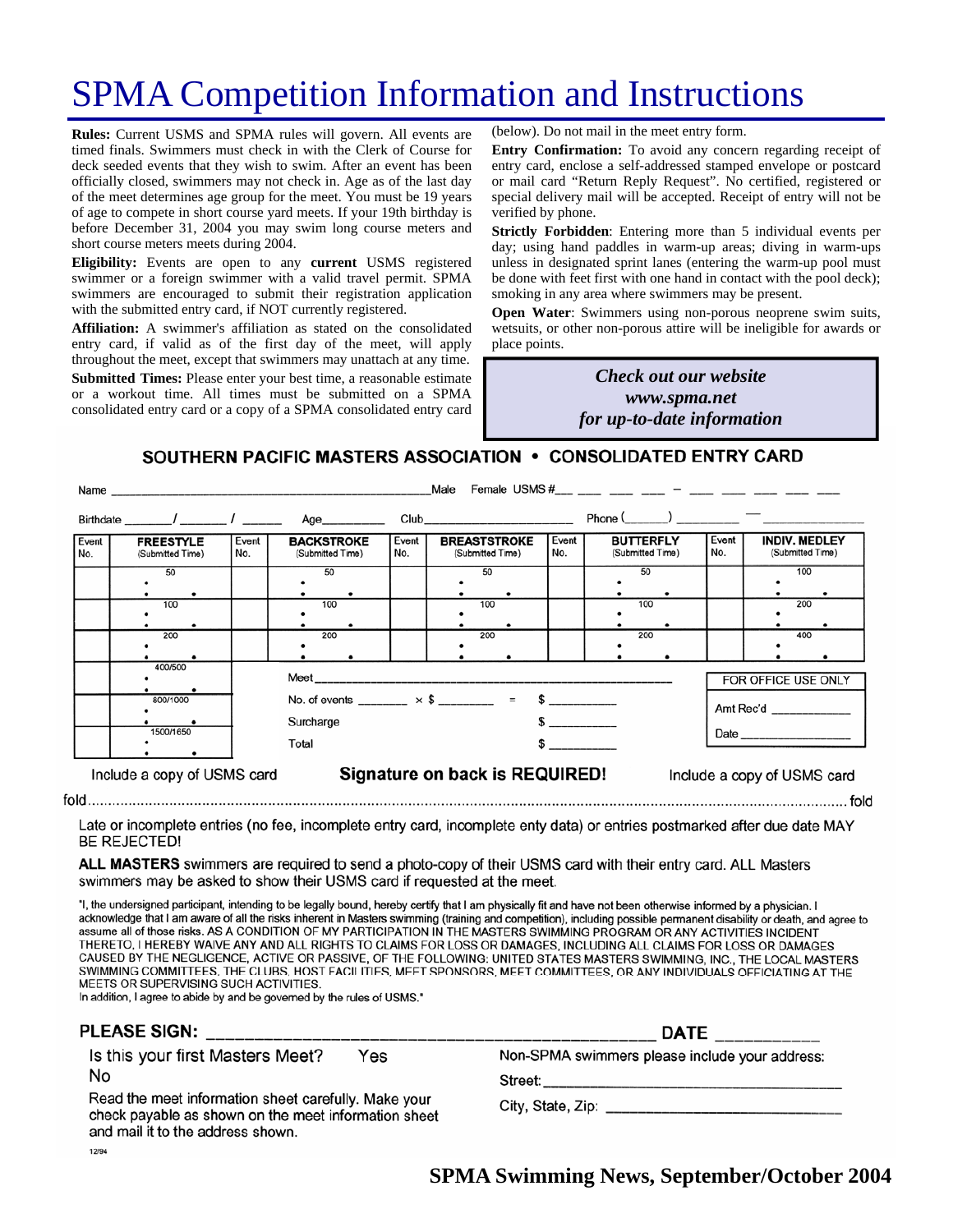### **Mission Viejo Nadadores Short Course Meters Swim Meet Sunday, October 3rd, 2004**

#### Sanction number: 334-031

**Directions:** Mission Viejo Pool is an outdoor, 8-lane competition diving pool with two 25-meter warm-up lanes. Marguerite Aquatic Center, 27341 Trabuco Circle, Mission Viejo. From the north or south, take 5 Freeway to the Alicia Parkway exit in Mission Viejo. Go east (away from the ocean) to Trabuco Road. Turn right on Trabuco to Marguerite Parkway. Go left on Marguerite to Casa Del Sol, turn right onto Casa Del Sol, and turn into the driveway for pool parking. There will be no parking in the upper parking lot.

**Entries**: Pre-entry postmark deadline: Monday, September 27th. On deck registration is permitted. Deck entries will close at 8:45 a.m. for the 1500 and at 10:30 a.m. for events 2 to 8. All other events will close at 11:00 a.m. Age on December 31, 2004 determines age group for the meet. You may swim at age 18 if your 19th birthday is before December 31, 2004.

**Seeding:** All events will be deck seeded slowest to fastest by entered time, ages and sexes combined. Check-in is not required in order to be deck seeded, except swimmers MUST check in to swim the 1500 m Freestyle and the 400 m Freestyle.

**Relays:** All relays will be deck-entered. Relay fees are \$2.00 per relay, due upon entry. For each relay swimmer that is not entered in individual events, a fee of \$5.00 and a signed liability release must be submitted with the relay entry.

**Awards:** Individual: SPMA ribbons for places 1 to 3. Relay: SPMA ribbons for first place.

**Snack Bar**: A snack bar will be available serving hot and cold food and drinks.

**Entry Fees:** \$20.00 per swimmer flat fee. Deck entries allowed for total of \$30.00.

**Checks payable to**: Mission Viejo Nadadores

Mail consolidated entry card, a copy of your USMS card, and check to: Mission Viejo Nadadores— Mark Moore, 25108-B Marguerite Parkway #175, Mission Viejo, CA 92692.

**Questions:** Meet Director, Mark Moore (949) 489-1847, coachmark@mastersmvnswim.org.

#### **Sunday October 3, 2004**

1500 warm-up at 7:30 a.m. 1500 starts at 9:00 a.m. 1. 1500 m Freestyle (check-in required) Additional warm-up after the 1500 Event #2 starts at 11:00 a.m.

- 2. 400 m Individual Medley
- 3. 50 m Butterfly
- 4. 100 m Backstroke
- 5. 200 m Breaststroke
- 6. 50 m Freestyle
- 7. 100 m Butterfly
- 8. 200 m Backstroke
- 9. 200 m Free Relay (men, women, mixed; deck enter)
- 10. 100 m Individual Medley
- 11. 200 m Medley Relay (men, women, mixed; deck enter)
- 12. 50 m Breaststroke
- 13. 100 m Freestyle
- 14. 200 m Butterfly
- 15. 50 m Backstroke
- 16. 100 m Breaststroke
- 17. 200 m Freestyle
- 18. 200 m Individual Medley
- 19. 400 m Freestyle (check-in required)

### **UCLA Bruin Masters Short Course Meters Swim Meet Saturday, October 16th, 2004 (tentative)**

#### Sanction number: 334-032

**Directions & Parking:** UCLA Men's Gym Pool on the UCLA campus, is an outdoor, 8-lane competition pool with a warm-up area. The Men's Gym has had a several million dollar renovation with all new facilities. Take the 405 Freeway to Sunset Blvd. East. Take Sunset approx. one mile to Westwood Plaza. Turn right into the campus to parking kiosk and pay \$7.00 parking fee. Ask for best lot to park in for Men's Gym. The pool is located across from the campus food court and

bookstore. NOTE: Parking enforcement **DOES** ticket on weekends!

**Entries:** Pre-entry postmark deadline: Saturday, October 9th. On deck registration is permitted. Deck entries for the 400 m Freestyle will close at 8:30 a.m. and at 10:00 a.m. for all other events. Age on December 31, 2004 determines age group for the meet. You may swim at age 18 if your 19th birthday is on or before December 31, 2004.

**Seeding:** All events will be deck seeded slowest to fastest by entered time, ages and sexes combined. Swimmers in the 400 m Freestyle MUST check in to be seeded. The 400 m Freestyle will be limited to 80 entrants.

**Snack Bar:** Food will be available at the campus food court located across from the pool.

**Relays:** No Charge - Fun Event! 4 x 50 "T-shirt" relay. Each team member must swim with a T-shirt on. The shirt is exchanged from one swimmer to the next. Bring a T-shirt to use. This is quite a comical event and loads of fun. For each relay swimmer who is not entered in individual events, a fee of \$5 and a signed liability release must be submitted with the relay entry.

**Awards:** Individual: SPMA ribbons for places 1 to 3. Relay: SPMA ribbons for first place.

**Entry Fees:** \$20.00 per swimmer flat fee. Deck entries allowed for total of \$30.00.

**Checks payable to**: UC Regents

Mail consolidated entry card, a copy of your USMS card, and check to: Bruin Masters Meet, P.O. Box 204, El Toro, CA 92609.

**Questions:** Meet Director, Gerry Rodrigues, swimpro@pacbell.net. Meet Information, (310) 645-5937. Meet Processing, Robert Mitchell,

mitchellrobert@cox.net

- **Saturday October 16, 2004**  400 warm-up at 8:00 a.m.. 400 starts at 9:00 a.m. 1 . 400 m Freestyle Additional warm-up after 400 Event #2 starts at 10:30 a.m. 2. 200 m Free Relay (men, women, mixed; deck enter) 3. 200 m Individual Medley 4. 100 m Butterfly 5. 200 m Freestyle 6. 100 m Backstroke 7. 50 m Freestyle
- 8. 100 m Breaststroke
- 9. 100 m Freestyle
- 10. 50 m Butterfly
- 11. 100 m Individual Medley
- 12. 4 x 50 m T-shirt Relay (deck enter)

### *IMPORTANT NOTE:*

*The difference between pre-entering a meet and deck entries is now \$10, to encourage you to send in your entry and to get our meets started on time!* 

## **SPMA Swimming News, September/October 2004**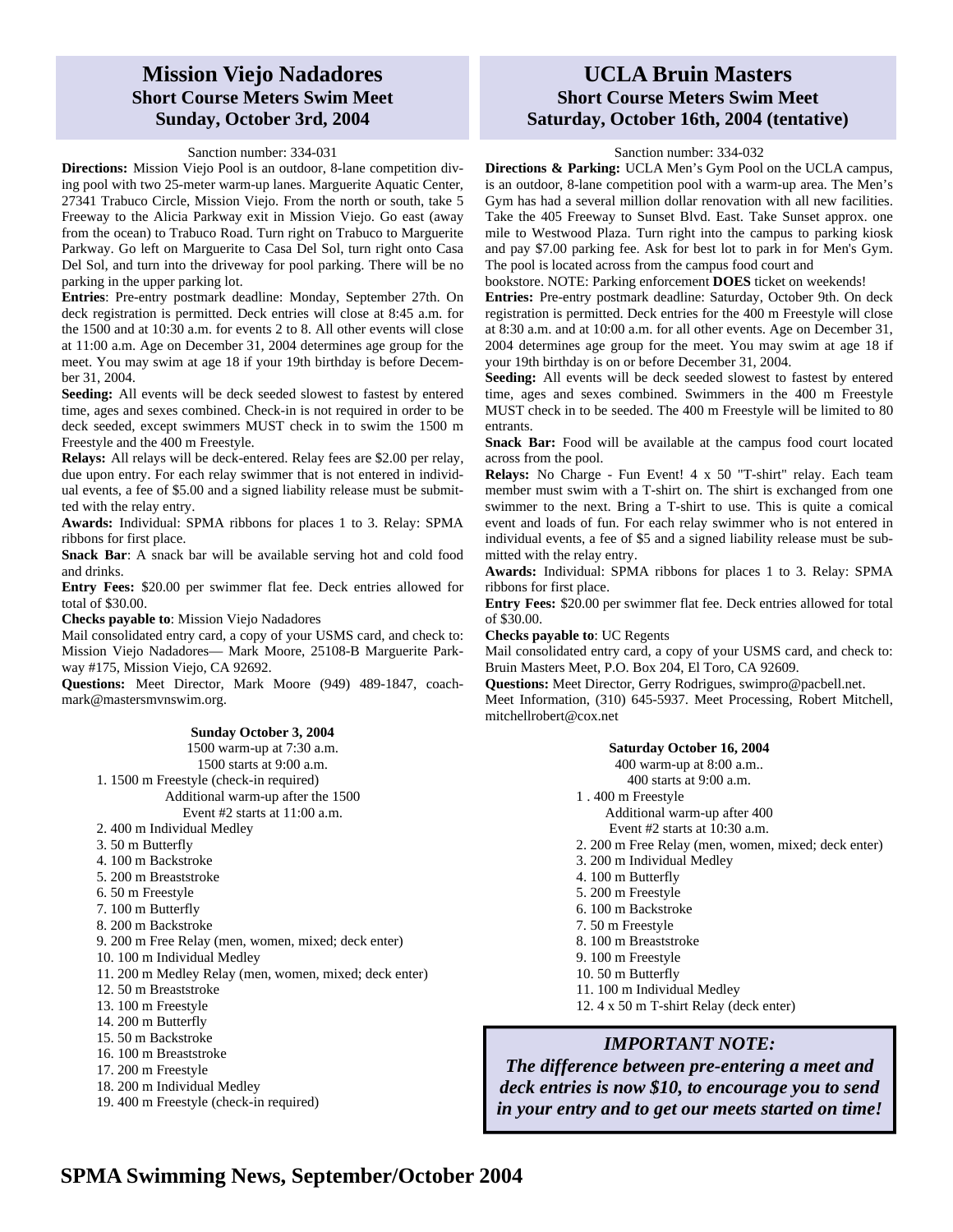### **Santa Clarita Short Course Meters Swim Meet Saturday, November 6th, 2004 (tentative)**

#### Sanction number: 334-033

**Directions:** Santa Clarita Aquatic Center, 20850 Centre Pointe Pkwy. From the north, take I-5 to the Valencia Blvd exit in Valencia. Go east several miles (Valencia Blvd turns into Soledad Canyon Rd) to Ruether Ave. Turn right and cross over railroad tracks. Turn right at Centre Pointe Pkwy. Turn left into driveway for Aquatic Center. From the south, take I-5 to Hwy. 14 north. Exit at Placerita Canyon Rd. Turn left under the bridge. Turn right on Sierra Hwy. Turn left on Golden Valley Rd. Turn right on Centre Point Pkwy. Make a right into the driveway for the Aquatic Center. Parking available in both upper and lower parking lots.

**Entries:** The pre-entry postmark deadline is Saturday, October 30th. Deck entries for the 1500 m Freestyle will close at 8:45 a.m., all other deck entries close at the conclusion of the 1500. Age on December 31, 2004 determines age for the meet. You may swim at age 18 if your 19th birthday is before December 31, 2004.

**Seeding:** All events will be deck seeded slowest to fastest by entered time, ages and sexes combined. Check-in is not required in order to be deck seeded, except swimmers must check in to swim the 1500 m Freestyle and the 400 m Freestyle.

**Relays:** All relays will be deck entered. Relay fees are \$2.00 per relay due upon entry. For each relay swimmer who is not entered in individual events, a fee of \$5.00 and a signed liability release must be submitted with the relay entry.

**Awards:** Individual: SPMA ribbons for places 1 to 3. Relay: SPMA ribbons for first place.

**Entry Fees:** \$20.00 per swimmer flat fee. Deck entries allowed for a total of \$30.00.

**Checks payable to**: City of Santa Clarita

Mail consolidated entry card, a copy of your USMS card, and check to: Santa Clarita Aquatic Center, c/o Santa Clarita Masters Club, 20850 Centre Pointe Pkwy, Santa Clarita, CA 91355.

**Questions:** Meet Directors, Doug Botton, (661) 250-3771, dbotton@santaclarita.com; Jon Terwilliger, (661) 250-3760, jterwilliger@santaclarita.com.

> **Saturday, November 6, 2004**  1500 warm-up at 8:00 a.m. 1500 starts at 9:00 a.m. 1. 1500 m Freestyle (check-in required)

- Additional warm-up after 1500 Event #2 starts at noon
- 2. 200 m Mixed Freestyle Relay
- 3. 100 m Butterfly
- 4. 200 m Freestyle
- 5. 100 m Breaststroke
- 6. 50 m Freestyle
- 7. 200 m Individual Medley
- 8. 400 m Freestyle (check-in required)
- 9. 100 m Backstroke
- 10. 50 m Butterfly
- 11. 400 m Individual Medley
- 12. 200 m Breaststroke
- 13. 100 m Freestyle
- 14. 50 m Backstroke
- 15. 200 m Butterfly
- 16. 50 m Breaststroke
- 17. 200 m Backstroke
- 18. 200 m Mixed Medley Relay

*UCLA and Santa Clarita meet dates have not been finalized as of the newsletter deadline. Please check www.spma.net or call the SPMA office at (626) 296-1841 for up-todate information.* 

### **Southwest Masters Turkey Shoot at Pierce College Sunday, November 21st, 2004**

#### Sanction number: 334-034

**Directions:** Pierce College Pool, is an outdoor, 7-lane competition pool with two 25-meter warm-up lanes. 6201 Winnetka Ave., Woodland Hills. Take the 101 Freeway to Winnetka. Exit at Winnetka and go north one mile to the college. Winnetka is located 6 miles west of the San Diego Freeway (405) and Ventura Freeway (101) interchange.

**Entries:** The pre-entry postmark deadline is Saturday, November 13th. Entries for the 800 m Freestyle will close at 8:45 a.m. and at the conclusion of the 800 for all other events. Age on December 31, 2004 determines age group for the meet. You may swim at age 18 if your 19th birthday is on or before December 31, 2004.

**Seeding:** All events will be deck seeded slowest to fastest by entered time, ages and sexes combined. Check-in is not required in order to be deck seeded, except swimmers must check in to swim the 800 m Freestyle and the 400 m Individual Medley.

**Relays:** All relays will be deck entered. Relay fees are \$2.00 per relay due upon entry. For each relay swimmer who is not entered in individual events, a fee of \$5.00 and a signed liability release must be submitted with the relay entry. Event 8 is a rare 800 m Freestyle relay, a chance for a record. Event 16 is men's, women's, mixed, freestyle or medley relays.

**Awards:** Individual: SPMA ribbons for places 1 to 3. Relay: SPMA ribbons for first place. Special awards for the swimmers who swim closest to their entered time in each event.

**Entry Fees:** \$3.00 per each individual event entered and a \$10.00 surcharge per swimmer. For swimmers in relays only, the fee is \$5.00. NOTE: deck entrants will pay an additional \$10.00 entry charge.

**Checks payable to**: Southwest Masters

Mail consolidated entry card, a copy of your USMS card, and check to: Southwest Masters, 7914 Sadring, West Hills, CA 91304.

**Questions:** Meet Director, Steve Schofield (818) 992-1820; Meet Processing, Robert Mitchell, mitchellrobert@cox.net.

| Sunday November 21, 2004                                 |
|----------------------------------------------------------|
| 800 warm-up at 8:00 a.m.                                 |
| 800 starts at 9:00 a.m.                                  |
| 1.800 m Freestyle (check in required)                    |
| Additional warm-up after 800                             |
| Event $#2$ starts at $11:00$ a.m.                        |
| 2.50 m Butterfly                                         |
| 3. 100 m Backstroke                                      |
| 4. 200 m Breaststroke                                    |
| 5. 50 m Freestyle                                        |
| 6. 100 m Butterfly                                       |
| 7. 200 m Backstroke                                      |
| 8. 800 m Free Relay (men, women, mixed; deck enter)      |
| 9. 50 m Breaststroke                                     |
| 10. 100 m Freestyle                                      |
| 11. 200 m Butterfly                                      |
| 12.50 m Backstroke                                       |
| 13. 100 m Breaststroke                                   |
| 14. 200 m Freestyle                                      |
| 15.400 m Individual Medley                               |
| 16. 200 m Relay (men, women, mixed; medley or freestyle; |
| deck enter)                                              |

*Please read the general information on entering swim meets on the third page of this newsletter!*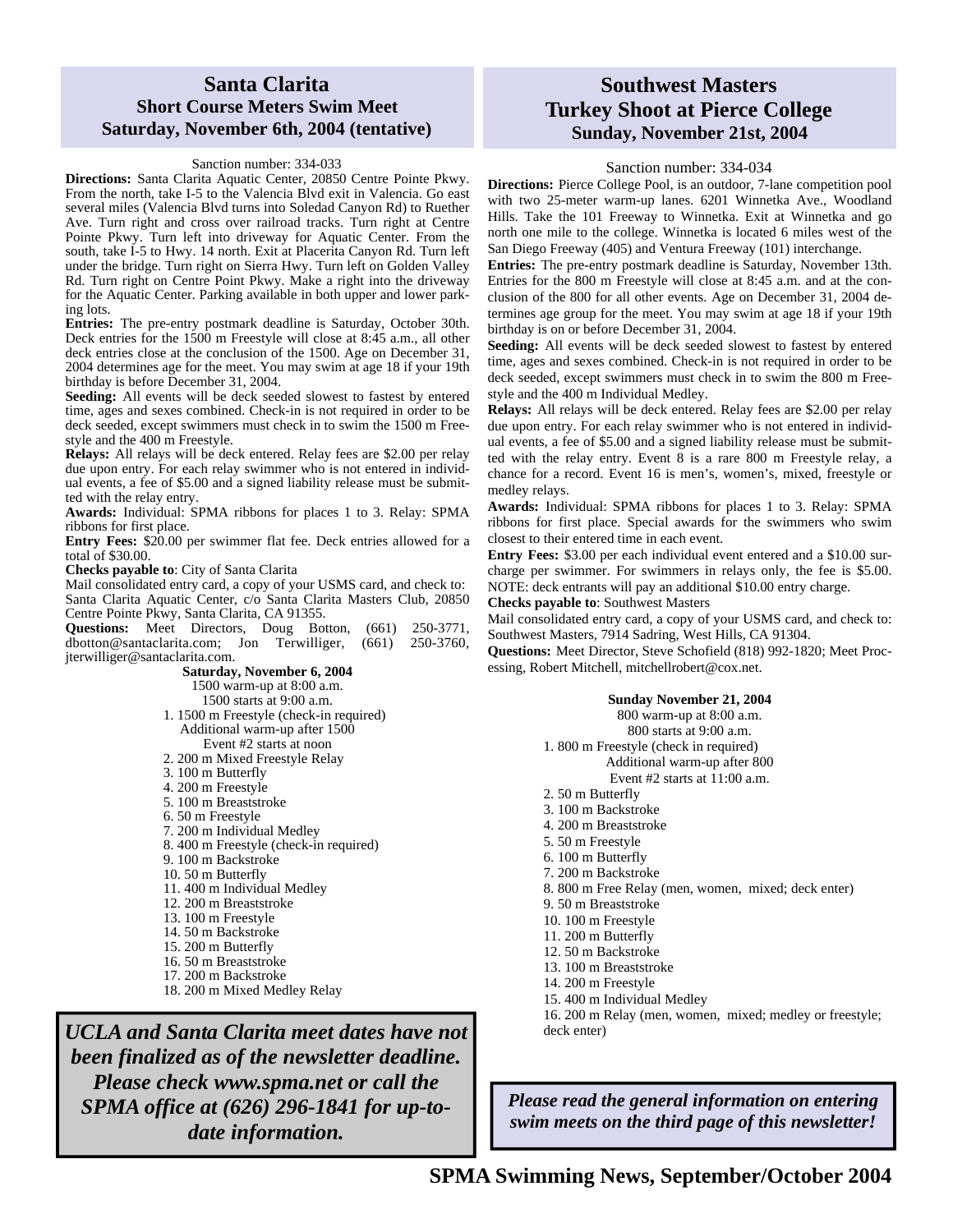## **West Hollywood Aquatics Will Rogers Beach 1-mile Swim Saturday, September 18th, 2004**

Sanction number: 334-051

#### **Distance:** 1 mile

**Location:** Will Rogers State Beach, 17700 Pacific Coast Highway at Temescal Canyon Rd. There are numerous parking spaces at Will Rogers State Beach. The race will begin and end at Tower #15.

**Check-in:** Registration is at 7:00 a.m. The swim starts at 8:30 a.m.

**Entries:** Pre-registration is \$25 and must be postmarked by Friday, September 10, 2004. Fee includes T-shirt designed for this event. Race day registration (or if postmarked after September 10th) is \$30. Additional T-shirts may be pre-ordered for \$13. To enter send your check payable to "West Hollywood Aquatics," together with a copy of your USMS card, a completed SPMA consolidated card, and your T-shirt size to: WH2O, P. O. Box 691651, West Hollywood, CA 90069.

**Awards:** Awards will be presented for 1st to 3rd place in each age group.

**Additional Information:** Dan Adams, ocean@wh2o.org, (323) 845-9587.

*Top right: The competition pool for 2004 Worlds at Riccione, Italy. Right: Shannon Sullivan and Rita Simonton pose for photo at Worlds (photos from Shannon Sullivan). Bottom right: Masters swimmers take advantage of an opportunity to try out the Olympic Trials pool in Long Beach (photo by Mary Hull). Below: Warm-ups at the real Olympic Trials (photo by Wayne McCauley).* 

**For a complete list of open water events in the Southern California area, including those not sanctioned by SPMA, visit:** 

## *www.spma.net*

*Click on Ocean Events* 



**SPMA Swimming News, September/October 2004**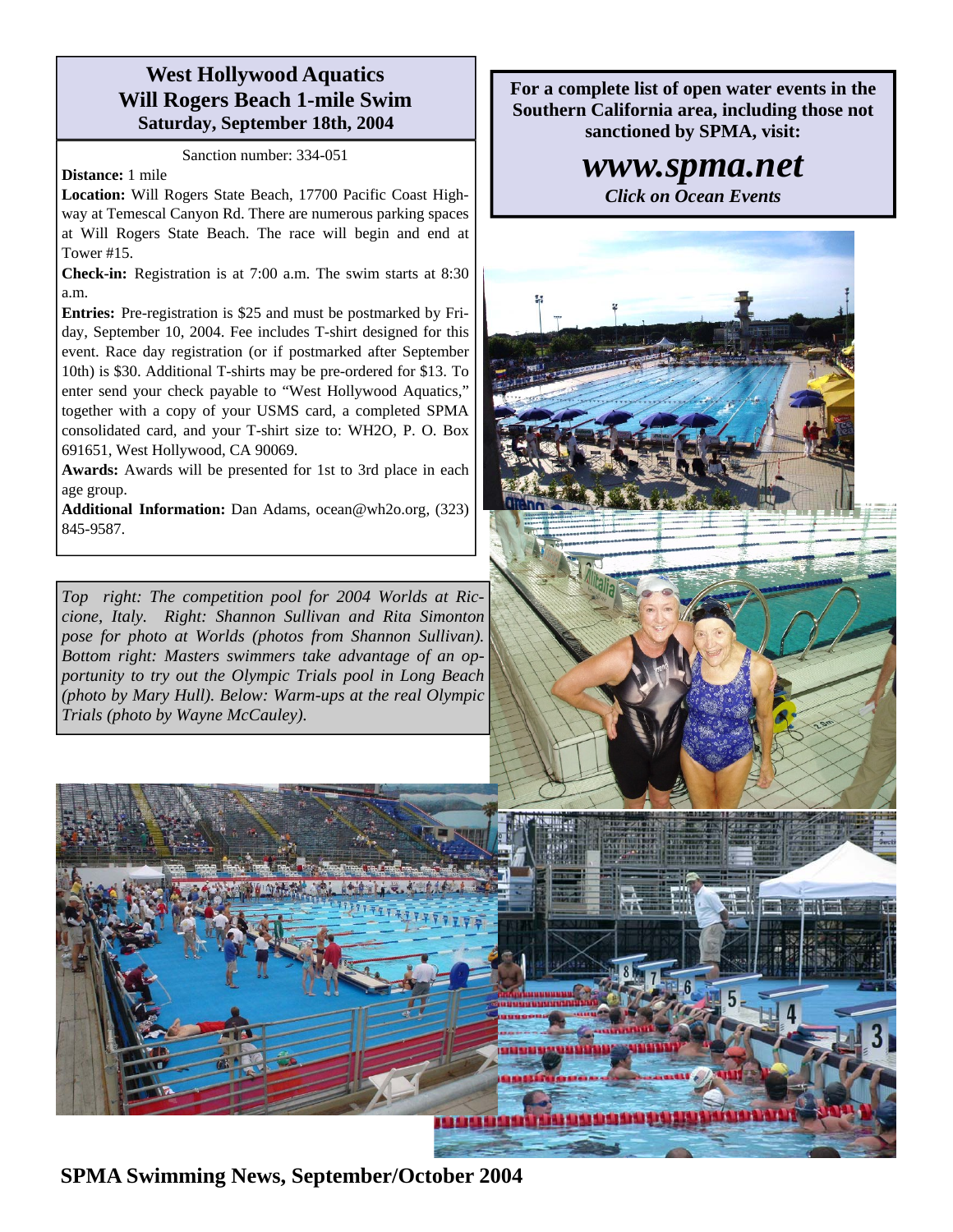# **Swimming with the Shark by Michael Heather**

Shortly before we were to start the Balboa to Newport Beach pier-to-pier swim there was a typical pre-race announcement which included a story. About 1:30 p.m. the day before the race, a para-sailer spotted a 10 foot shark about 1/8 mile from shore near the end of the Balboa pier, where we were now getting ready to plunge headlong into the surf. The concerned citizen waited until 7 p.m. to notify the authorities, making useless any attempt to find the big fish. Of course, on the sand, plenty of people were curious as to where this shark may now be, and we were informed that at one mile per hour (apparently the cruising speed of a hungry shark), it could be anywhere from Catalina Island to San Clemente, or, as some opined, even at the end of the race course. All of the swimmers were offered refunds or entry to next year's race (where we can expect a few stingrays or a moray eel). I know of no one who took the race director up on his offer, or will admit to doing so.

Water temperature was reported as 62 degrees at race start time, and about 50 people got in to warm (?) up before the race. I was one of these souls. Although I am famous for liking to swim in cold water, this was a little much. My face hurt from the cold shock, and I was thinking that it would be quite a while before I could get warmed up during the race. Instead of swimming 200 to 300 meters to warm up, I shivered partway out to the turning buoy, and turned back to shore thinking, "how am I going to swim two miles with my face hurting?"

As a nod to the possible presence of our friend Mr. Shark, the starting and finishing buoys were only about 50 meters from shore, just barely past the wave breakline. We were also notified that there would be extra boats in the water and the sher-

iff's helicopter would fly over the course two or three times, presumably to take action pictures of the shark feasting on the swimmers who were silly enough to be wearing wetsuits and look like seals---a favorite shark food!

It turns out that jumping into the water before the race was the best thing I could have done. As soon as the race started, I was already acclimated to the water, so I could concentrate on swimming and on the shark, rather than gasping for air in shock as I had done just ten minutes before.

Once the race got underway, we were alone with our thoughts, either about the shark coming up

on us from behind or underneath (like in the movies). Or trying to figure out just why this swimmer keeps crossing in front of me, falling back, and then trying to swim with me

stroke for stroke as if we were attached at the hip. There is a giant ocean out here, and you could only practice your erratic pace right next to me? How about a little personal space here?

It also turns out the race director was not really doing us any favors moving the course closer to shore, because near the end of the race the waves were breaking almost at the end of the Newport pier. To welcome us to the last quarter mile of the course were a flock of pelicans bobbing on the water, apparently not present at the pre-race announcement about the possibility of sharing some body parts with the shark. They were also not particularly interested in moving out of the way of swimmers. I had to splash one bird to get out of my way. He left in a snit, only to land in front of me again twenty meters closer to the finish buoy. Well, this time I did not waste time splashing him, I just swam by and kicked real hard, just like in practice when someone is being annoying in the next lane.

I finished  $105<sup>th</sup>$  overall, at 51:32, about halfway in the pack, but only 9<sup>th</sup> in my age group. Dang, I have to age up faster, these old guys are tough to beat. I was real happy to be done, but happier yet to find that the race director had provided some red licorice on a table after we turned in our times. Two miles of salt water in the mouth are very effectively neutralized by red licorice. This is a scientific finding which you can read about soon in SWIM Magazine.

There were a few people who managed not to get eaten, but rather succumbed to hypothermia, and the Fire Department was kind enough to wrap them up in blankets and put their feet in buckets of warm water. I wasn't one of them, so I do not really know if anything else was done for them.

> *Michael Heather is the USMS Convention Committee Chairman in*

**SPMA Swimming News, September/October 2004**